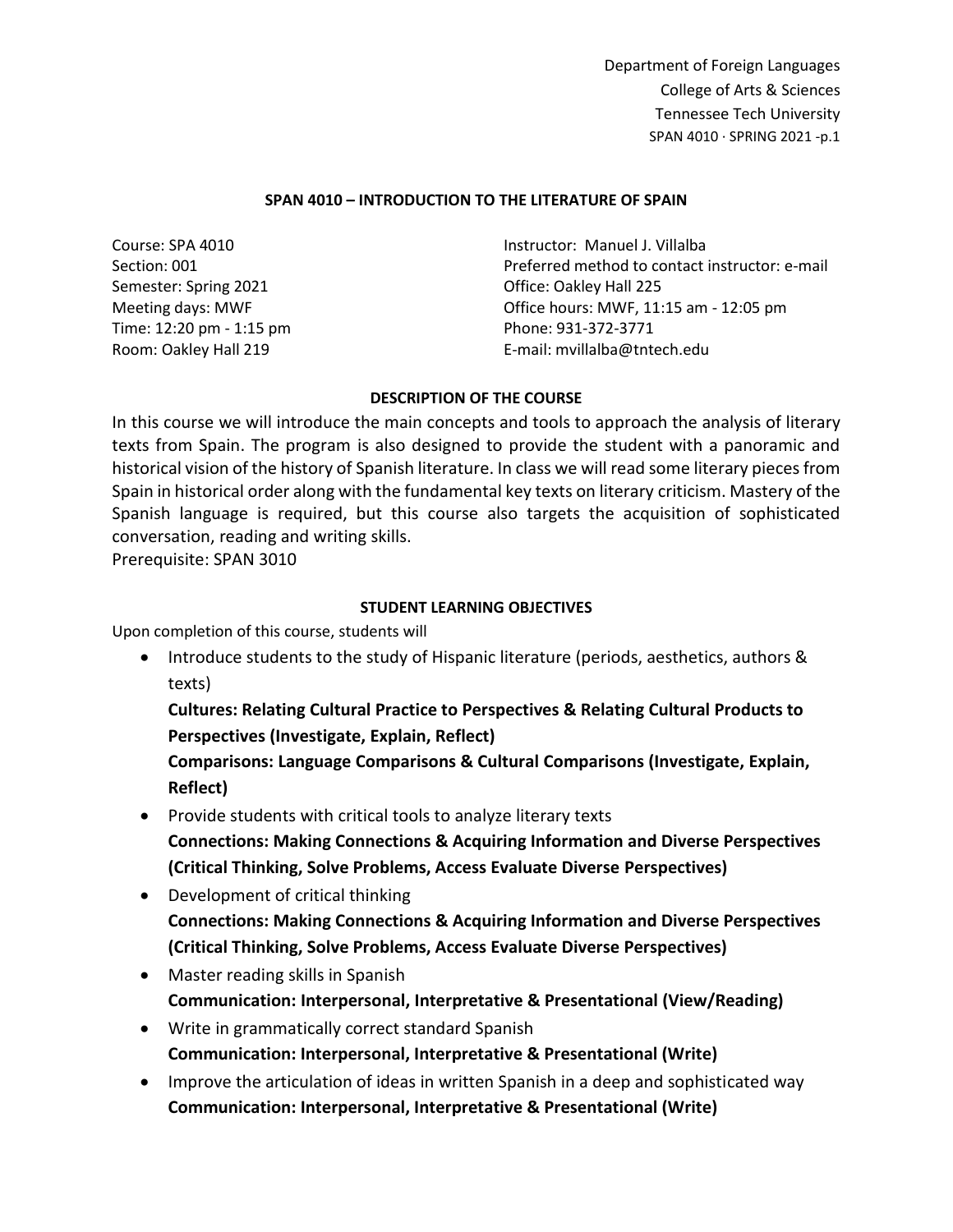### **MATERIALS**

## **Required text and materials**

• Virgillo, Carmelo, L T. Valdivieso, and Edward H. Friedman*. Aproximaciones al estudio de la literatura hispánica*. Seventh edition. New York, NY: McGraw-Hill, 2011. Print. § All students are responsible to bring their textbook and reader to class every day.

## **Recommended texts**

- *The Oxford Spanish Dictionary (Spanish-English/English Spanish)*, eds. Beatriz Galimberti Jarman Roy Russell. Oxford: Oxford University Press, 2008.
- *WordReference.com (English-Spanish Dictionary)* On-line source: http://www.wordreference.com/es/translation.asp

## **iLearn**

Our section has a shell on iLearn that will be updated regularly with announcements, handouts for students to print out and other useful information. Students will be responsible for checking this site at least once between class sessions.

# **COURSE REQUIREMENTS**

## **Exams (40%)**

A midterm exam and a final exam are required for this course. Both exams will test, first, the familiarity with the readings analyzed in class; second, the knowledge of the critical concepts and arguments explained throughout the course and, finally the sophistication of the student critical thinking skills.

## *TalkAbroad* **Conversations (15%)**

During the semester, as indicated in the course calendar, each student will need to complete 6 conversations with 6 different native speakers using TalkAbroad. Each conversation must be 30 minutes minimum. It is the responsibility of the student to schedule the conversations and to complete them on time. The students can find further information in the TalkAbroad Student Instruction Manual.

*TalkAbroad* completes a thorough screening of the native speakers that work for them, but, for safety purposes, you are required to follow these policies:

- 1. If your assigned partner makes you feel uncomfortable in any sense, please stop the communication and report it to your instructor as soon as possible.
- 2. No exchange of money or goods with your partners is allowed.
- 3. Under no circumstance should you send any personal information to your partners: address, bank account number, credit card number, day of birth, email address, passwords of any kind, phone number, social network nickname, social security number, etc.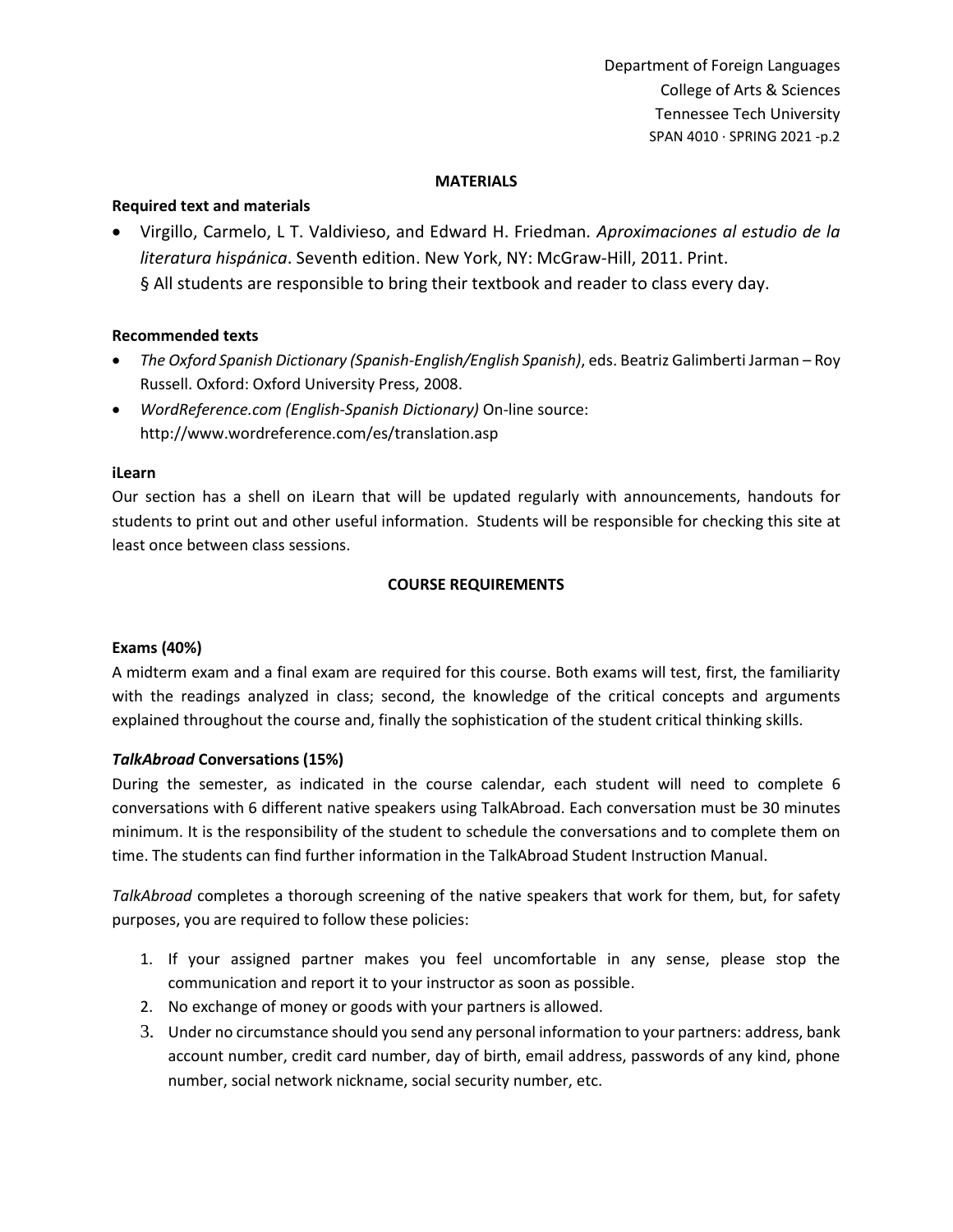### **Friday conversations (20%)**

Every Friday, students will submit a 30 minute recorded conversation developing a topic proposed by the instructor. Each conversation must be conducted entirely in Spanish.

## **Presentation (5%)**

All students will present in Spanish a topic related to the content of the class. Each presentation will be 10 minutes long. The instructions and the grading criteria will be explained by the instructor during the course and posted on iLearn. The content of the presentations and their discussions will be part of the exams.

# **Blog (15%)**

Each student will write a weekly blog about a topic proposed by the instructor (12 entries total). The blog tools can be found on iLearn. The minimum length of each entry will be 400 words and the presentation of the blog will count toward the overall grade. The deadline of every entry will be on Sundays at 11:59 pm. No late materials will be considered.

In addition, every student will write one comment in three blog entries written by other fellow students every time that a blog entry is assigned (12 entries X 3 comments = 36 comments total). The grade of the comments will be part of the participation grade.

The students must be aware that the blog content is public. If any student considers that s/he does not want to make public his/her work for the class, s/he must explain his/her concern to the instructor, and s/he will be assigned an alternative way to submit this assignment in a private way.

# **Participation (5%)**

Active, scholarly participation is mandatory in this class. All students are expected to participate in every class meeting by responding to questions from the instructor and fellow students as well as by commenting on assignments due in each particular session. No outstanding grade can be obtained in this class without constant, proactive, responsible, and scholarly participation. Points will be taken off the students' participation grades each time that the instructor notices a lack of preparation in the student or when s/he should fail to bring to class the materials required.

Two participation grades will be given to students during the semester. These grades evaluate how well students come to class prepared to engage in class as well as activities. As explained before, every student will write one comment in three blog entries written by other fellow students every time that a blog entry is assigned (12 entries X 3 comments = 36 comments total). The grade of the comments will be part of the participation grade.

## **Attendance**

Due to the special circumstances posed by the COVID-19 pandemics, attendance in this class is not mandatory.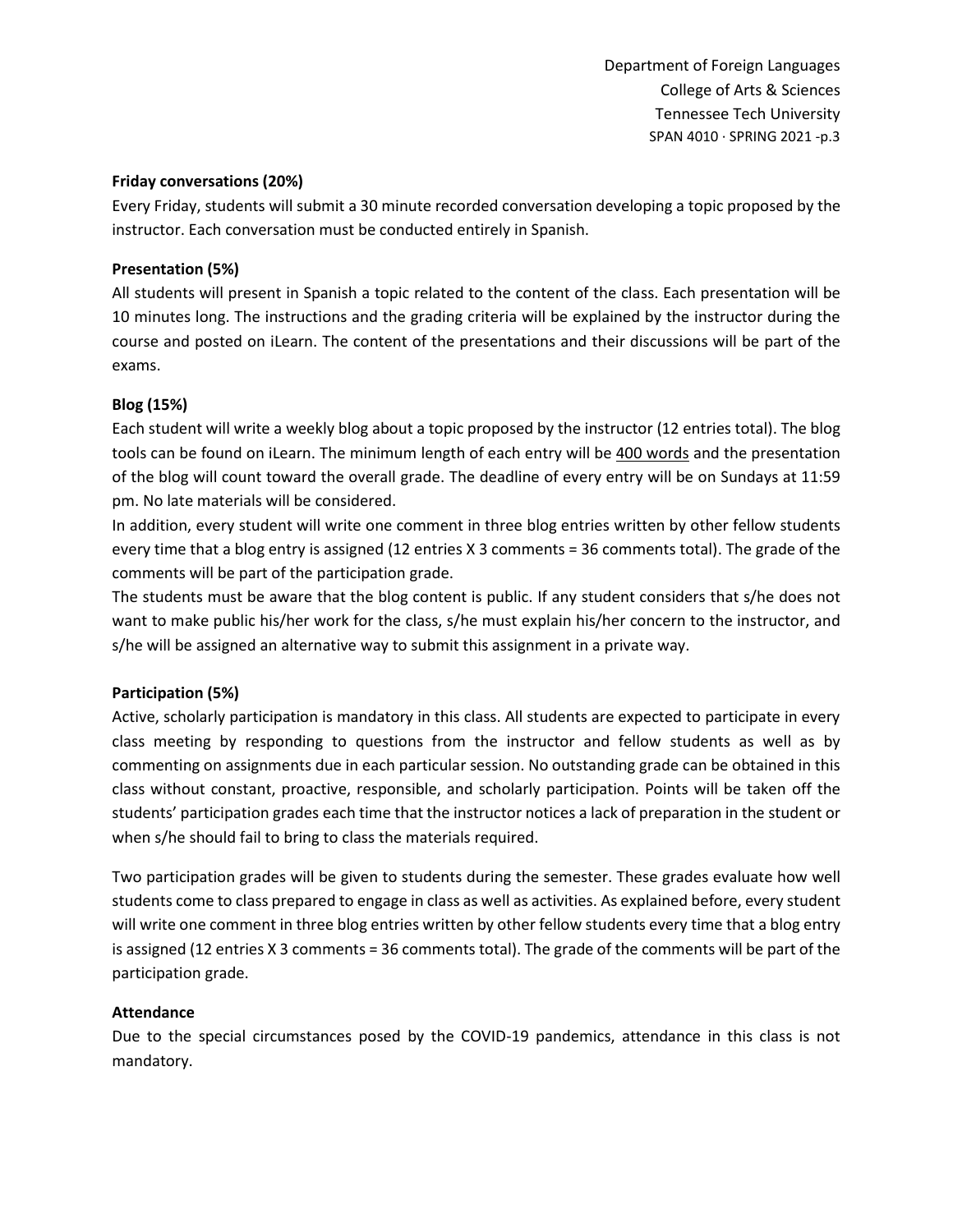#### **Excused absences and late assignments**

Late assignments are not accepted in this course, unless an excuse is documented at the Office of Student Affairs. An excused absence is one that occurs due to illness, injury, or death in the student's immediate family. The student must verify these circumstances with official documentation to be submitted to the Office of Student Affairs as soon as they return to class. The Office of Student Affairs will contact the professor for the absence to be excused or the late assignment being accepted. The professor under no circumstance will take any documentation directly from the student.

#### **FINAL GRADE**

- Exams: 40%
- TalkAbroad Conversations: 15%
- Friday Conversations: 20%
- Presentation: 5%
- Blog: 15%
- Participation: 5%

### **§ Grade scale: A = 90‐100; B = 80‐89; C = 70‐79; D = 60‐69; F = 0‐59.**

### **CALENDAR**

| Fecha                                 | Puntos gramaticales y asignaciones                     |
|---------------------------------------|--------------------------------------------------------|
| Clase 1:<br>Miércoles,<br>20 de enero | Presentación del instructor<br>e introducción al curso |
| Viernes,<br>22 de enero               | No hay asignaciones especiales.                        |
| Domingo,<br>24 de enero               | No hay blog.                                           |
| Clase 2:<br>Lunes,<br>25 de enero     | Friedrich Schiller. "Carta XVI"                        |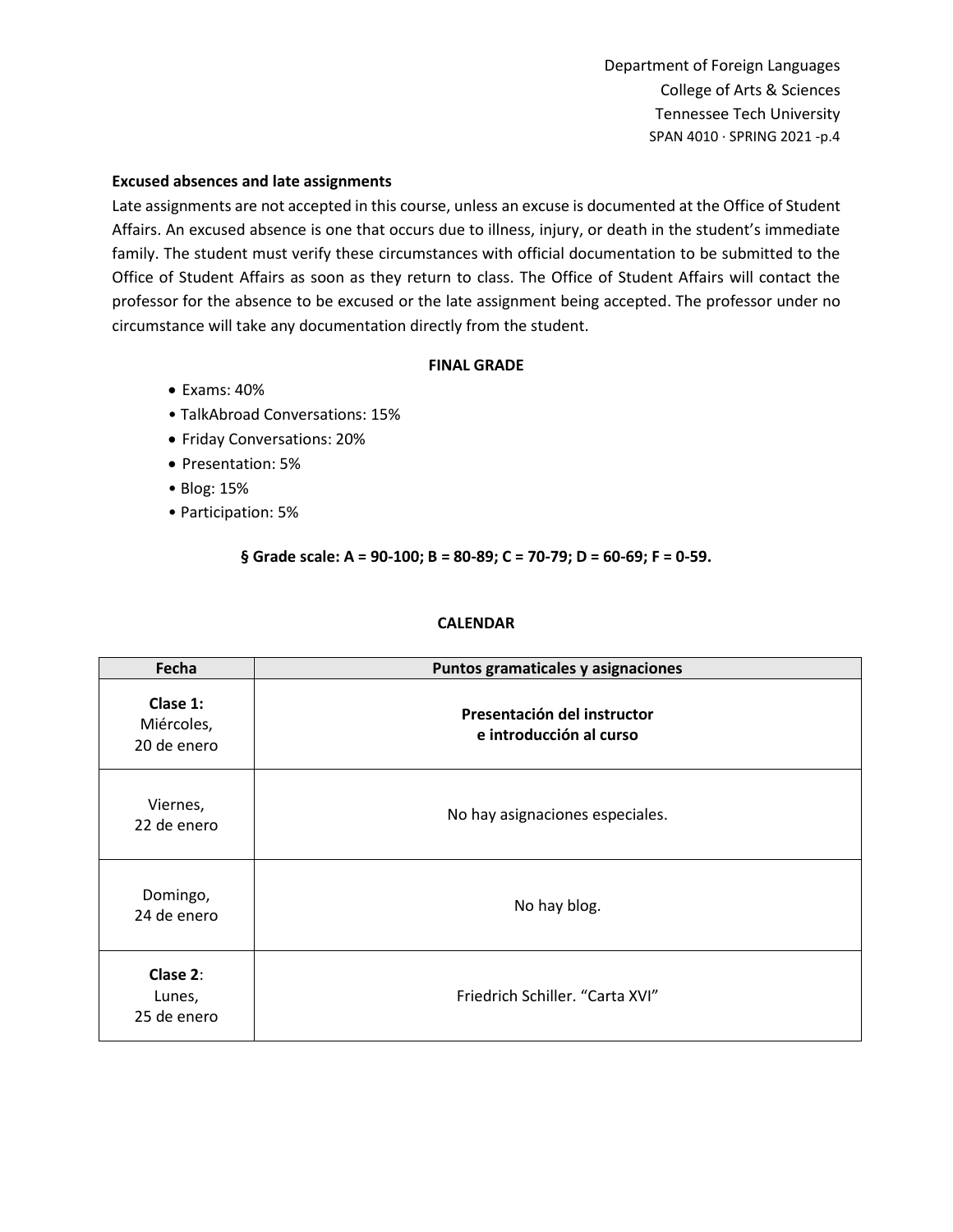| Fecha                                   | Puntos gramaticales y asignaciones                                   |
|-----------------------------------------|----------------------------------------------------------------------|
| Clase 3:<br>Miércoles,<br>27 de enero   | Quinto Horacio Flaco. "Arte poética"<br><b>TalkAbroad 1</b>          |
| Viernes,<br>29 de enero                 | Conversación del viernes 1                                           |
| Domingo,<br>31 de enero                 | Blog (entrada 1)                                                     |
| Clase 4:<br>Lunes,<br>1 de febrero      | Milan Kundera, Milan. "El día en que Panurgo dejará de hacer reír"   |
| Clase 5:<br>Miércoles,<br>3 de febrero  | Don Juan Manuel: "Lo que sucedió a un mozo" (42-45)                  |
| Viernes,<br>5 de febrero                | Conversación del viernes 2                                           |
| Domingo,<br>7 de febrero                | Blog (entrada 2)                                                     |
| Clase 6:<br>Lunes,<br>8 de febrero      | Emilia Pardo Bazán: "Las medias rojas" (50-53)                       |
| Clase 7:<br>Miércoles,<br>10 de febrero | Ana María Matute: "Pecado de omisión" (79-83)<br><b>TalkAbroad 2</b> |
| Viernes,<br>12 de febrero               | Conversación del viernes 3                                           |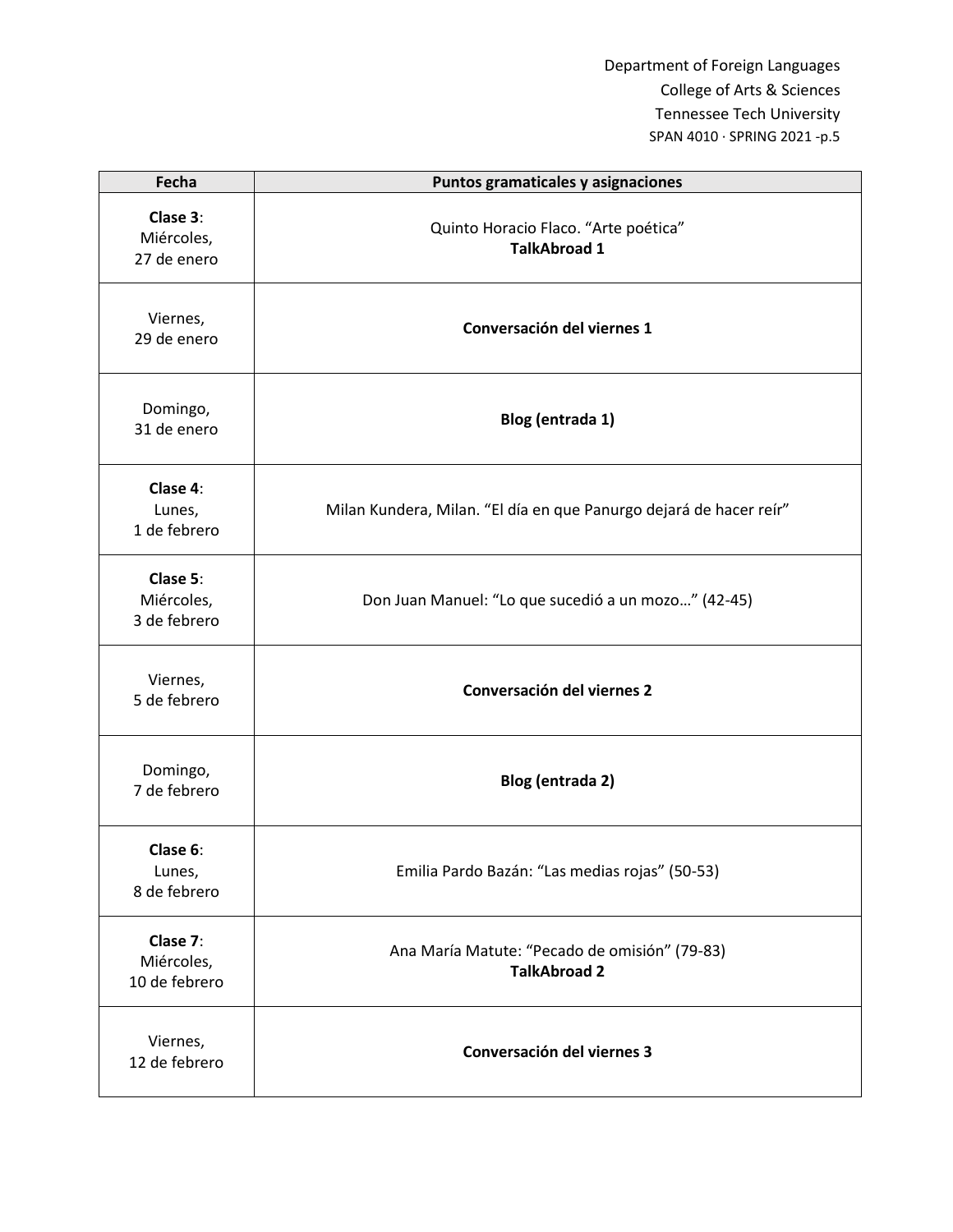| Fecha                                    | Puntos gramaticales y asignaciones                                            |
|------------------------------------------|-------------------------------------------------------------------------------|
| Domingo,<br>14 de febrero                | Blog (entrada 3)                                                              |
| Clase 8:<br>Lunes,<br>15 de febrero      | Soledad Puértolas: "Historias sencillas" (102-109)                            |
| Clase 9:<br>Miércoles,<br>17 de febrero  | Miguel de Unamuno: San Manuel Bueno, Mártir. (110-118)                        |
| Viernes,<br>19 de febrero                | Conversación del viernes 4                                                    |
| Domingo,<br>21 de febrero                | Blog (entrada 4)                                                              |
| Clase 10:<br>Lunes,<br>22 de febrero     | Miguel de Unamuno: San Manuel Bueno, Mártir. (118-126)                        |
| Clase 11:<br>Miércoles,<br>24 de febrero | Miguel de Unamuno: San Manuel Bueno, Mártir. (126-134)<br><b>TalkAbroad 3</b> |
| Viernes,<br>26 de febrero                | Conversación del viernes 5                                                    |
| Domingo,<br>28 de febrero                | Blog (entrada 5)                                                              |
| Clase 12:<br>Lunes,<br>1 de marzo        | Sobre lo sublime                                                              |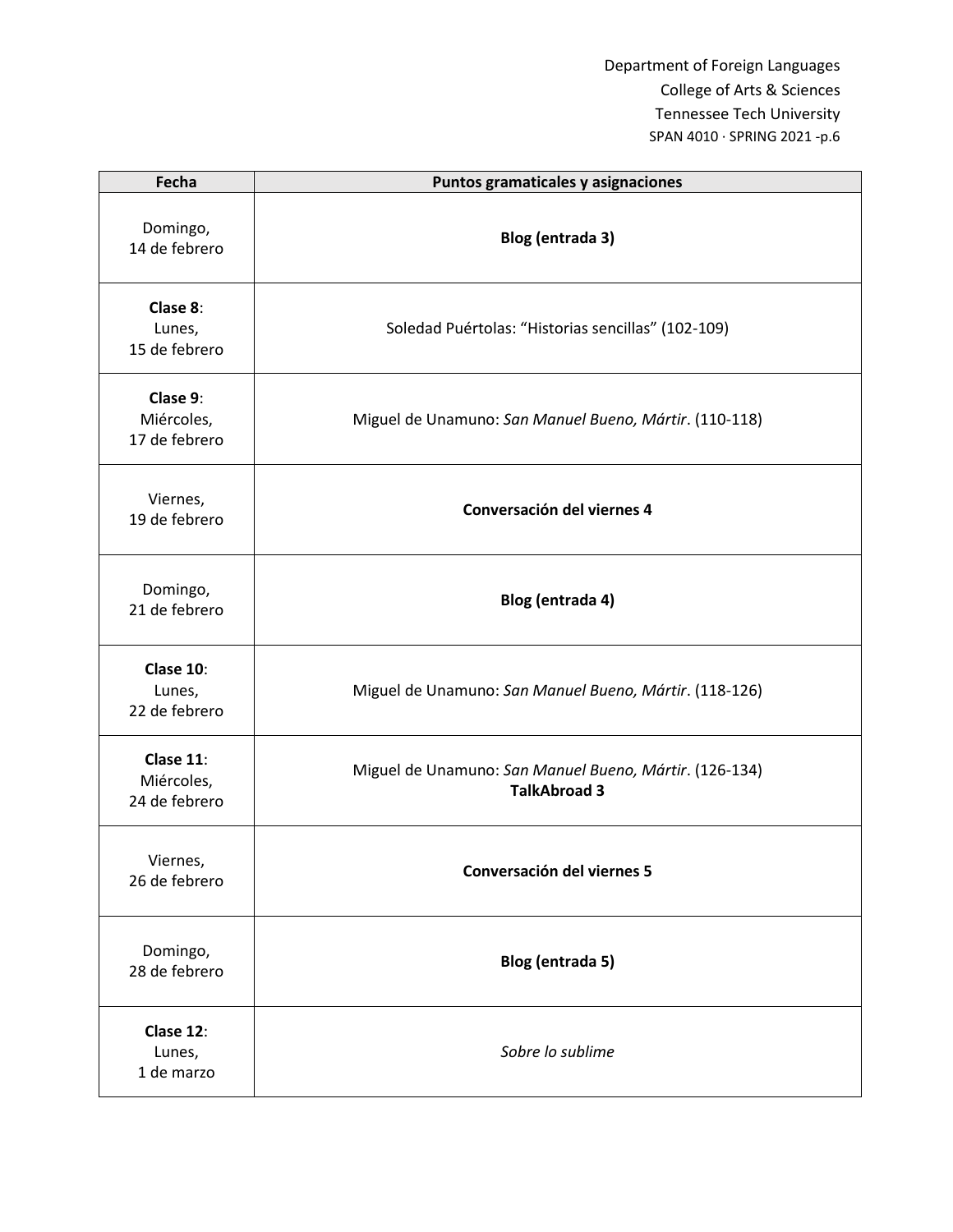| Fecha                                  | Puntos gramaticales y asignaciones                                   |
|----------------------------------------|----------------------------------------------------------------------|
| Clase 13:<br>Miércoles,<br>3 de marzo  | San Juan de la Cruz: "Llama de amor viva" & "Noche oscura" (181-183) |
| Viernes,<br>5 de marzo                 | Conversación del viernes 6                                           |
| Domingo,<br>7 de marzo                 | Blog (entrada 6)                                                     |
| Clase 14:<br>Lunes,<br>8 de marzo      | José de Espronceda: "Canción del pirata" & "Soneto" (192-195)        |
| Clase 15:<br>Miércoles,<br>10 de marzo | Gustavo Adolfo Bécquer: "Rima XI" & "Rima LIII" (198-200)            |
| Viernes,<br>12 de marzo                | <b>Examen Oral 1</b>                                                 |
| Lunes,<br>15 de marzo                  | <b>Spring Break - Academic Holiday</b>                               |
| Miércoles,<br>17 de marzo              | <b>Spring Break - Academic Holiday</b>                               |
| Viernes,<br>19 de marzo                | <b>Spring Break - Academic Holiday</b>                               |
| Domingo,<br>21 de marzo                | Blog (entrada 7)                                                     |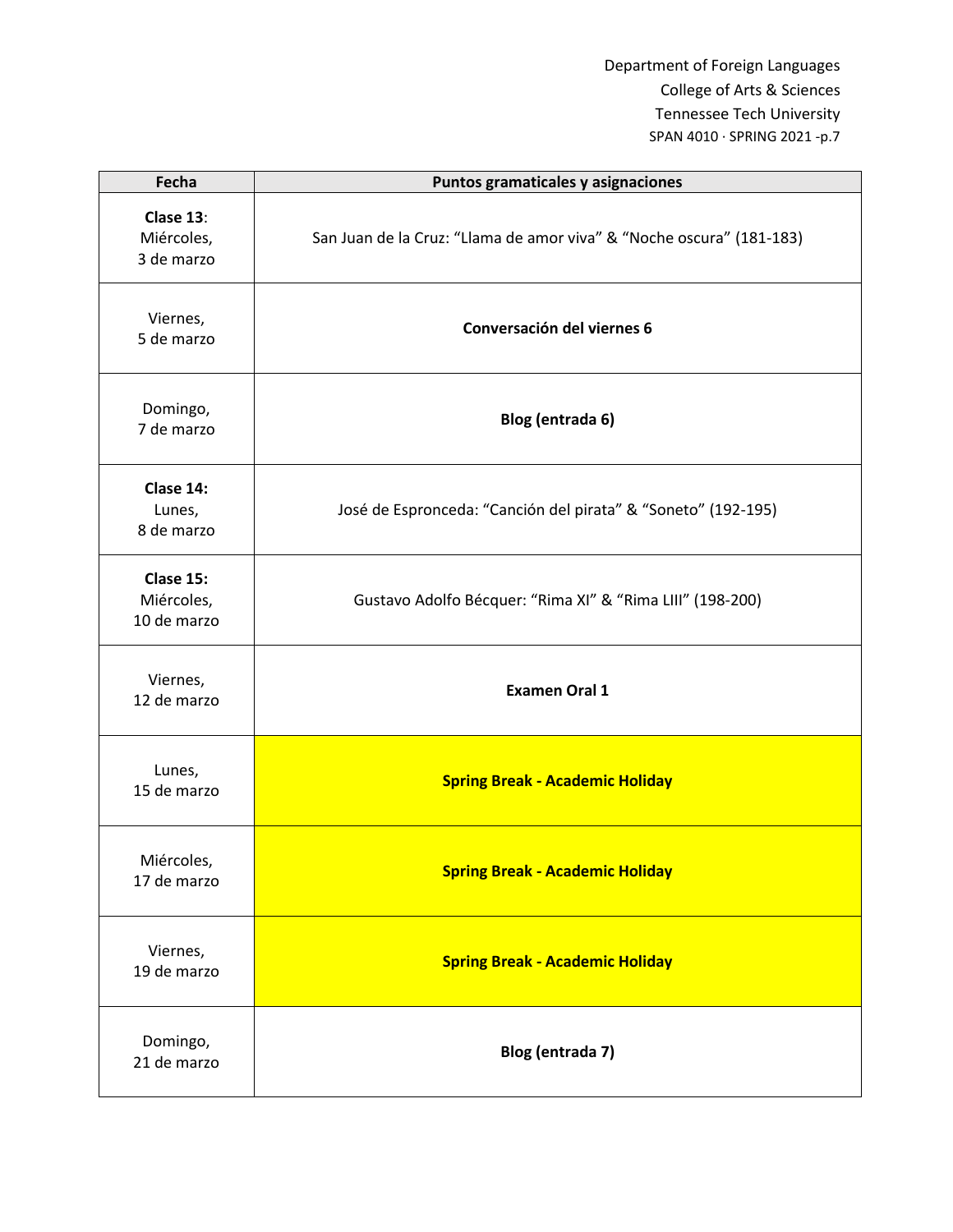| Fecha                                  | Puntos gramaticales y asignaciones                                                                             |
|----------------------------------------|----------------------------------------------------------------------------------------------------------------|
| Clase 16:<br>Lunes,<br>22 de marzo     | Antonio Machado: "XXIX" & "La saeta" (211-212)                                                                 |
| Clase 17:<br>Miércoles,<br>24 de marzo | Federico García Lorca: "Canción del jinete" & "Prendimiento de Antoñito"<br>$(223-225)$<br><b>TalkAbroad 4</b> |
| Viernes,<br>26 de marzo                | Conversación del viernes 7                                                                                     |
| Domingo,<br>28 de marzo                | Blog (entrada 8)                                                                                               |
| Clase 18:<br>Lunes,<br>29 de marzo     | Gloria Fuertes: "Sale caro ser poeta" & "Mis mejores poemas" (236-238)                                         |
| Clase 19:<br>Miércoles,<br>31 de marzo | Ángel González: "Cumpleaños de amor" & "Ciudad cero" (238-240)                                                 |
| Viernes,<br>2 de abril                 | <b>Academic Holiday</b>                                                                                        |
| Domingo,<br>4 de abril                 | Blog (entrada 9)                                                                                               |
| Clase 20:<br>Lunes,<br>5 de abril      | Aristóteles. Poética                                                                                           |
| Clase 21:<br>Miércoles,<br>7 de abril  | Bertolt Brecht. "Indirect Impact of the Epic Theatre"<br><b>TalkAbroad 5</b>                                   |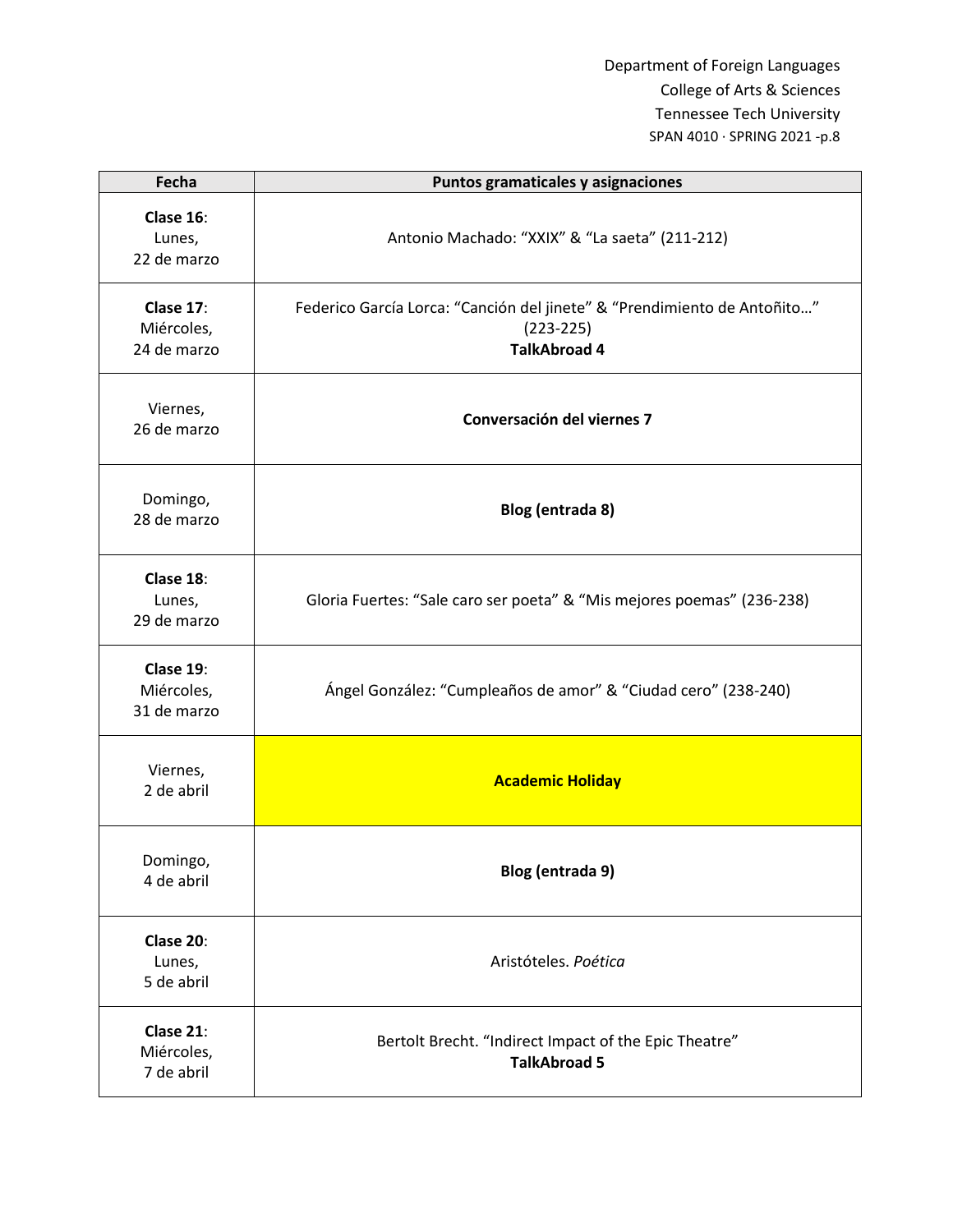| Fecha                                  | Puntos gramaticales y asignaciones                                               |
|----------------------------------------|----------------------------------------------------------------------------------|
| Viernes,<br>9 de abril                 | Conversación del viernes 8                                                       |
| Domingo,<br>11 de abril                | Blog (entrada 10)                                                                |
| Clase 22:<br>Lunes,<br>12 de abril     | Miguel de Cervantes: El juez de los divorcios (292-299)                          |
| Clase 23:<br>Miércoles,<br>14 de abril | Paloma Pedrero: Resguardo personal (327-335)                                     |
| Viernes,<br>16 de abril                | Conversación del viernes 9                                                       |
| Domingo,<br>18 de abril                | Blog (entrada 11)                                                                |
| Clase 24:<br>Lunes,<br>19 de abril     | Federico García Lorca: La casa de Bernarda Alba (335-347)                        |
| Clase 25:<br>Miércoles,<br>21 de abril | Federico García Lorca: La casa de Bernarda Alba (348-360)<br><b>TalkAbroad 6</b> |
| Viernes,<br>23 de abril                | Conversación del viernes 10                                                      |
| Domingo,<br>25 de abril                | Blog (entrada 12)                                                                |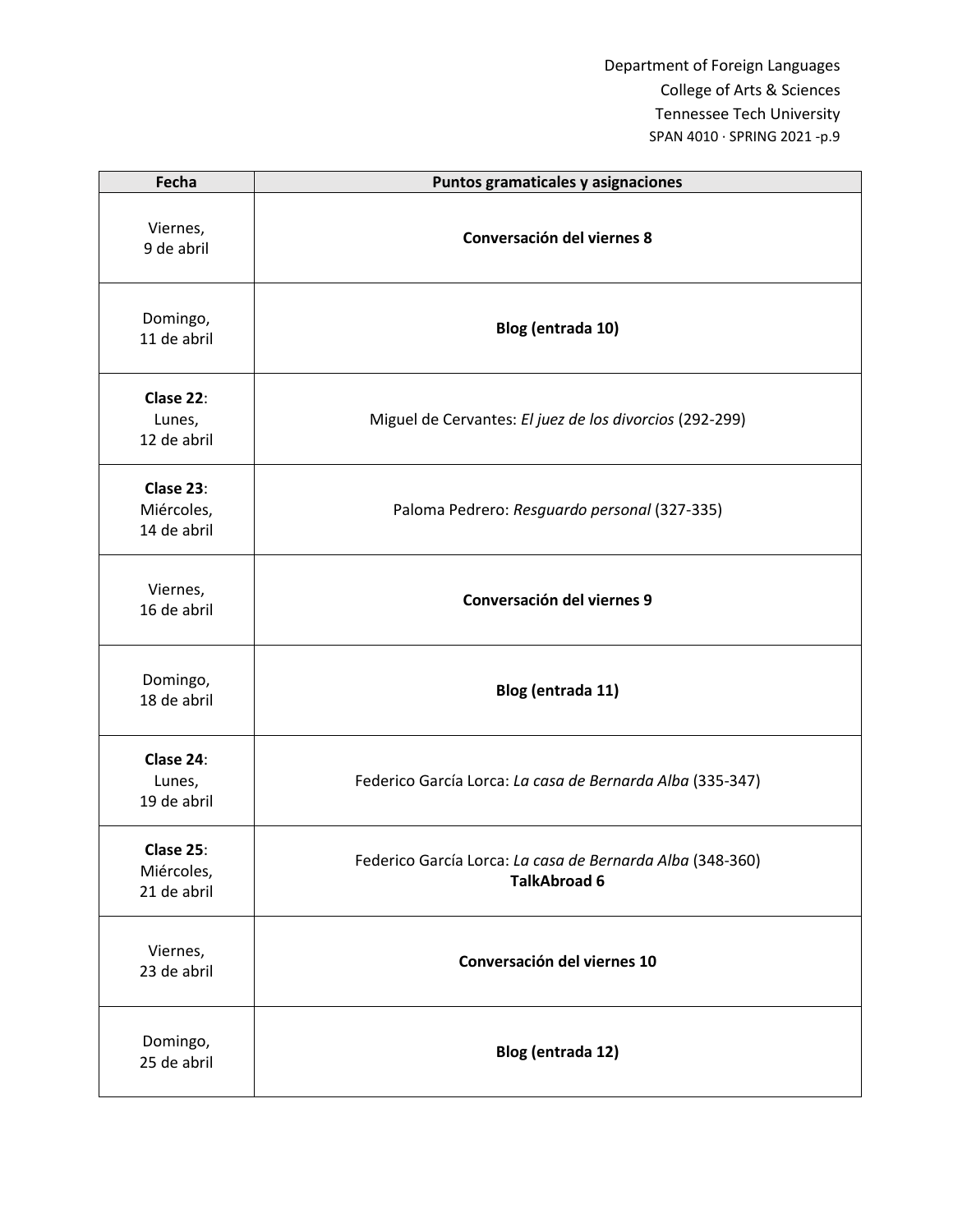| Fecha                                     | Puntos gramaticales y asignaciones                        |
|-------------------------------------------|-----------------------------------------------------------|
| Clase 26:<br>Lunes,<br>26 de abril        | Federico García Lorca: La casa de Bernarda Alba (360-371) |
| Clase $27$ :<br>Miércoles,<br>28 de abril | Mariano José de Larra: "Vuelva usted mañana" (401-411)    |
| Viernes,<br>30 de abril                   | <b>Examen Oral 2</b>                                      |

## **DIRECTIVES**

Students are responsible for the information in this syllabus throughout the semester. The instructor reserves the right to make changes to the syllabus and class assignments.

### **PREPARING FOR CLASS**

You are expected to have each day studied the assigned grammar before coming to class. Studying and doing the homework before each class will help you contribute to any class activity. You should always take notes as you study. Do not worry if you do not understand everything, and do not be afraid to ask questions. Conversation between the students and the instructor and, more importantly, among students is the essence of this class. Learning within this framework requires much more than mere attendance; it requires that each student actively participate in the class. It is critical to your success in this course that you not only study the materials but that you also actively reflect on them by taking notes, doing additional research, or approaching your classmates with questions outside the class.

### **CIVILITY**

Cellular phones, headphones, laptops and any other such devices are strictly prohibited in this class. Students using electronic devices will be considered absent for the day. Let your instructor know if you are expecting an emergency call. Eating and drinking in this class is discouraged since communication among students is an essential element of the learning experience. All students are expected to pay attention to the instructor and to their classmates at all times and engage in each activity as expected of them. While in class, you will be expected to behave appropriately. Students who engage in inappropriate or disruptive behavior will be dismissed from the class. Inappropriate behavior includes sleeping or blatant lack of attention (gazing out the window, texting, working on assignments for a different class), private or unrelated conversations, disrespectful comments and disregard for directions as provided by the instructor or as expected from a college student. While in class you should pay attention and participate actively in discussion when appropriate.